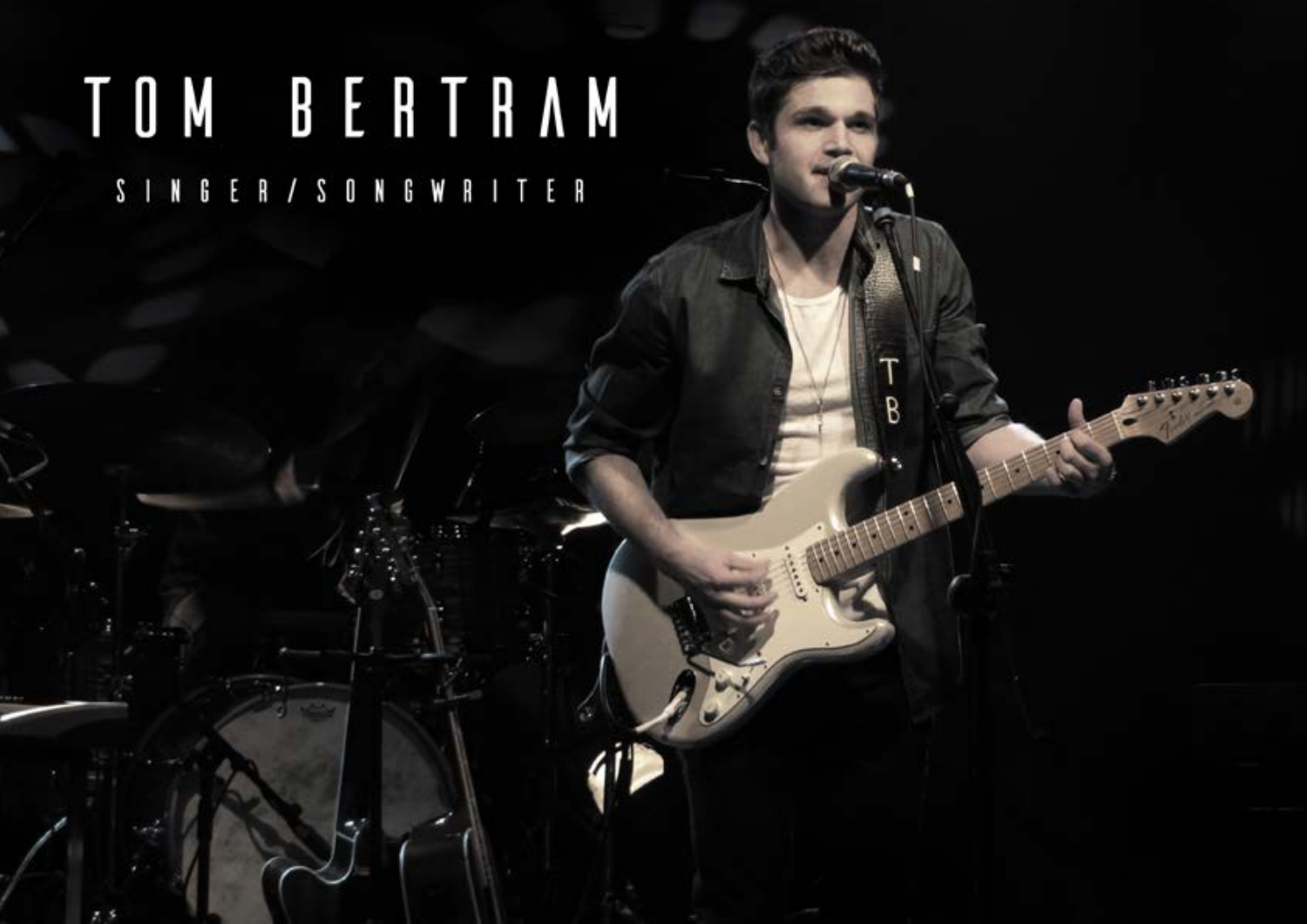### Mr Lucky - Top 50 in the iTunes Pop Chart

[Listen Here](https://soundcloud.com/tombertram91/sets/tom-bertrams-latest-music/s-MhLhh) - [Watch the Official Video Here](https://www.youtube.com/watch?v=lWnQhccJA7Y)

[Read the Full News Article Here](http://www.portsmouth.co.uk/news/watch-meet-portsmouth-s-newest-music-sensation-1-8222673)

[Watch the Live Perfomance Here](https://www.youtube.com/watch?v=Z6I7zhZu-2c&list=PL_mh_FHd-EWTfW6AOV3RSai7HVDQ7krGl)

Tom's single 'World At My Feet' from the album 'Dig To Locate' went to No.1 on The Unsigned Top Charts, across all countries in all genres on July 4th 2016.

#### [Listen Here](https://soundcloud.com/tombertram91/world-at-my-feet-single)

"Stunning music, he's going to be a hit!"

## BBC Radio Devon

"Absolutely sensational! You'd be forgiven for thinking that was a recording and not a live performance!"

BBC Radio Solent

Stay connected with Tom:

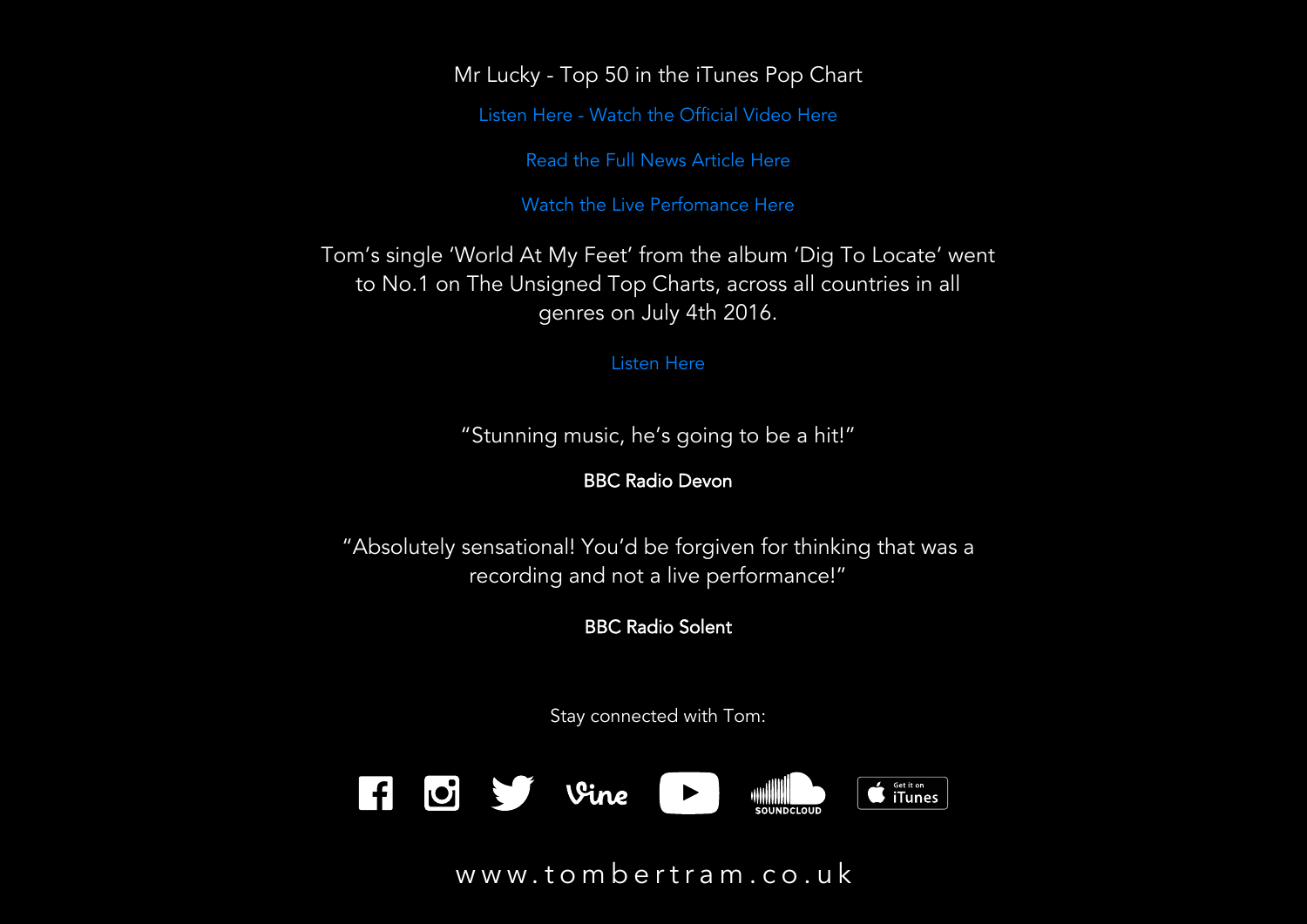Ask any of Tom Bertram's 100,000+ Twitter followers and you'll find out that he is a British singer-songwriter from Portsmouth in the UK.

He started his online following from posting songs to YouTube and things went from there. Tom released an acoustic EP titled 'Wasting Time' and then just carried on going.

By 2013 Tom had started to be noticed by some well established artists and started being asked to perform at backstage parties, performing for Noel Gallagher, Bryan Adams , Joss Stone, James Morrison and Ocean Colour Scene amongst others.

He also performed at The Queen's Diamond Jubilee celebration and the premiere of the Twilight movie.

His 2nd 'official' batch of recordings came in the shape of a 7 song mini album called "Back Home" and was produced by Tim Bradshaw, an established producer and musician who has worked with acts such as John Mayer, David Gray, Ronan Keating and Afro Celt Sound System amongst others, and was released on Feb 2nd 2013.

The album received over an impressive 20,000 downloads in 5 days and peaked at No.1 in the Reverb Nation UK Charts and 42 in the Reverb Nation Worldwide charts.

His latest album 'Dig To Locate' was released on July 2nd 2015. The album is Tom's first full LP, consisting of 10 tracks all co-written and produced with Tim Bradshaw.

Three tracks from the album 'Not Leaving Here' 'World At My Feet' and 'Burning Bridges' have all had radio play on various stations including the BBC and Tom has been interviewed and has played live on both BBC and independent radio around the country

'Burning Bridges' was featured on The Mark Forrest Show as a BBC Introducing track, which was aired on 39 BBC Station across the UK, with an estimated 43.8million listeners.

The following day 'Burning Bridges' was one of the Top Songs on the UK iTunes and 'Dig To Locate' was No.1 in the Reverb Nation UK Charts.

Tom plays live both as a solo acoustic act and with a band when practical.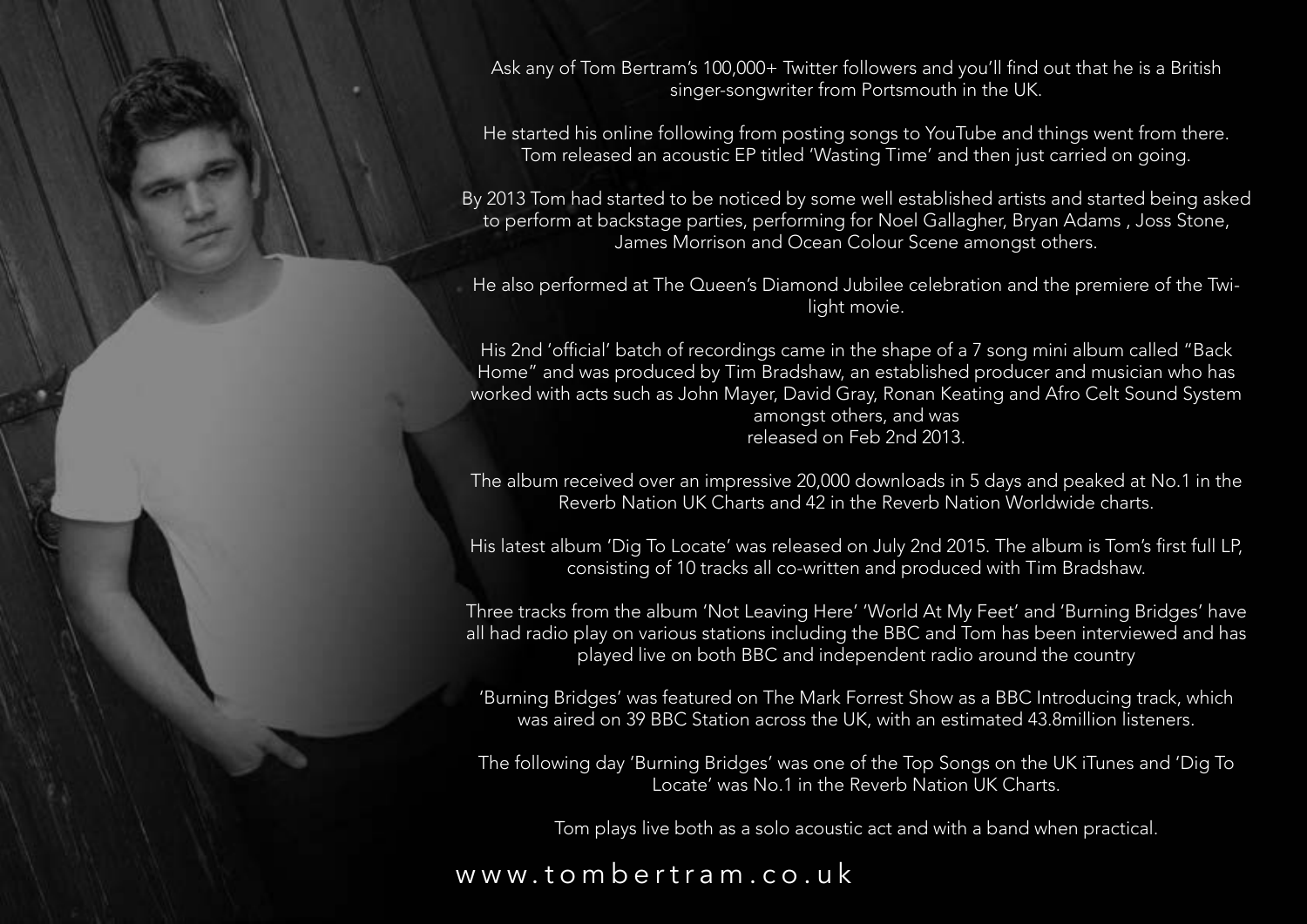#### **Discography**

Dig To Locate <https://soundcloud.com/tombertram91/sets/tbdtl/s-Q39BM>

Back Home (EP) <https://soundcloud.com/tombertram91/sets/back-home-ep/s-8vFDi>

Appeared alongside

Noel Gallagher's High Flying Birds James Morrison The Levellers Texas Ocean Colour Scene The Flaming Lips The Magic Numbers Ella Eyre Ray Davies The Bluetones Charlotte Church **Starsailor** Matthew Mayfield Bobby Long Denny White

Television Appearances

Sky News Channel 5 (UK) BBC Three

Radio Appearances

BBC Radio (All 39 Stations) Express FM Wave 105